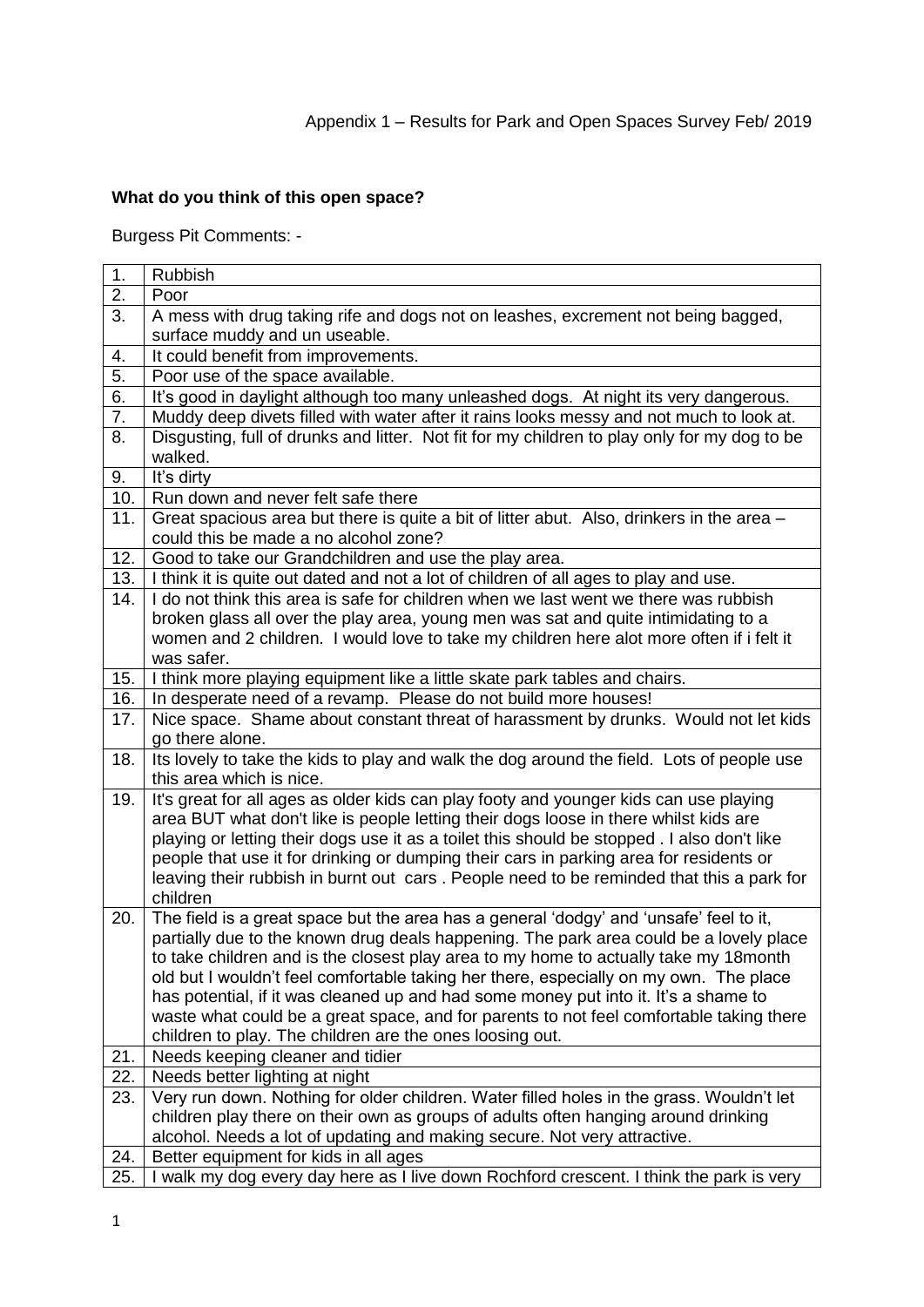|     | out of date and rusty and dirty. Meaning I wouldn't let my little boy play there when he's  |
|-----|---------------------------------------------------------------------------------------------|
|     | old enough.                                                                                 |
| 26. | Untidy, dirty and unkempt.                                                                  |
| 27. | More equipment needed.                                                                      |
| 28. | Soggy especially when we have several rain showers. When the grass is cut it should         |
|     | be collected not left in big clumps - have you tried removing clumps of grass stains        |
|     | from small child and dog?                                                                   |
| 29. | Quite good.                                                                                 |
| 30. | Both are ok, but more could be done with the space                                          |
| 31. | Good                                                                                        |
| 32. | The pit - bit boring but i do like the green spinner my children think its fun. i also like |
|     | the climbing frame because it is easy for my children to climb freely on. Skatepark -       |
|     | has lots of litter and needles, my older kids like to take their bikes on the ramps.        |

St. Johns Play area:-

| 1.               | I walk past it every day and i don't think it looks inviting as a play area for young     |
|------------------|-------------------------------------------------------------------------------------------|
|                  | children – its in a quite isolated location and looks unsafe.                             |
| 2.               | My children love going to this park, it would be nice to add a smaller ramp for 3 10 year |
|                  | olds, as even my almost 3 year old enjoys going on the ramps with her 7 year old          |
|                  | brother but sometimes its not possible as the older ones are on it, to be fair they are   |
|                  | good kids and often come off ten mins soothe younger ones have a chance but would         |
|                  | be so much better having a smaller one, also maybe some picnic benches would be           |
|                  | good idea too as we often take a picnic and more bins too!                                |
| 3.               | <b>Ok</b>                                                                                 |
| $\overline{4}$ . | It ok. Lots of rubbish on the floor. Lack of toilets so people use the tree               |
| 5.               | Youths tend to hang around the old skate park. With Skirbeck Road been busy it would      |
|                  | be better if it was gated                                                                 |
| 6.               | This park is close to where I live and my son would love the skate ramp, however, I do    |
|                  | not feel safe in this park. The equipment is always broken, older kids hanging around     |
|                  | bullying younger ones so would never let my son go on his own and drug use items          |
|                  | continually found in and around the grounds.                                              |
| 7.               | Horrible, dark wouldn't let my kids go here at all skate park rubbish needles found once  |
|                  | glass everywhere                                                                          |
| 8.               | Needs refreshing                                                                          |
| 9.               | Ok                                                                                        |
| 10.              | Years ago we asked for the open space to have things such as goal posts etc. The          |
|                  | money was then spent on the skate area which I believe was unfair as that is just for     |
|                  | the older children, what about the younger children                                       |
| 11.              | Well kept, quite secure, plenty of space for children to run about, intimidating at times |
|                  | due to the teenages at the skate park                                                     |
| 12.              | Generally think its a useful open space, could possibliy be improved with more play       |
|                  | equipment for younger children.                                                           |
| 13.              | It is ok but can be better                                                                |
| 14.              | As public spaces go its not too bad but it could b better as the range of play equipment  |
|                  | is limited and tends to be geared more towards babies and toddlers                        |
| 15.              | Good open space, i like the new trees                                                     |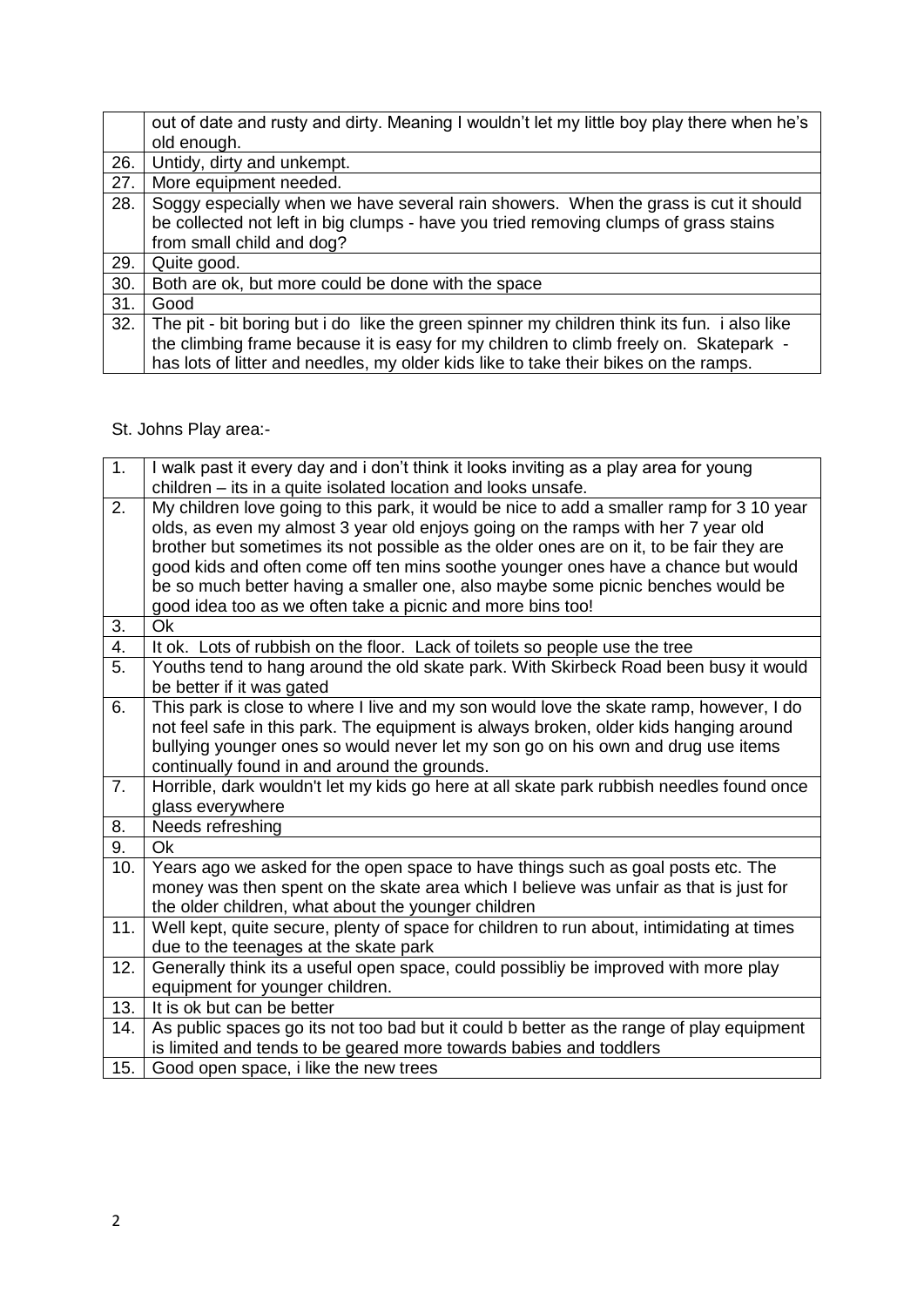**Would you like to see some health equipment provided in the open space? And if so what type of health equipment would you like to see?**

#### *Burgess Pit:*

|     | $n^*$         | $\%$ |
|-----|---------------|------|
| Yes | $\mathcal{D}$ | 70%  |
| No  | 9             | 30%  |

### *Equipment:*

|                                         | n* |
|-----------------------------------------|----|
| Cardio                                  |    |
| Callisthenics (etc, push ups, pull ups) |    |
| Resistance                              |    |
| Other (specified below)                 | h  |

- A good circuit of all the above would be a good idea with basket ball surface and football goal posts.
- New children's play equipment.
- More equipment that suitable for younger children that's safe
- Sports equipment for older children would be good
- Any extra
- Seating area so you can spend time allowing dog/child to run about with chat with others.

#### *St. Johns Park:*

|           | n* | %   |
|-----------|----|-----|
| Yes       |    | 73% |
| <b>No</b> |    | 27% |

#### *Equipment:*

|                                         | n <sup>*</sup> |
|-----------------------------------------|----------------|
| Cardio                                  |                |
| Callisthenics (etc, push ups, pull ups) |                |
| Resistance                              |                |

**Would you like to see any other improvements carried out to this open space, if so, what type of improvements?**

#### *Burgess Pitt*

Aesthetic Improvements

|    | <b>Flowers</b>                                                                      |
|----|-------------------------------------------------------------------------------------|
| Z. | Fill in the holes so the ground is more flat. Maybe more trees around the perimeter |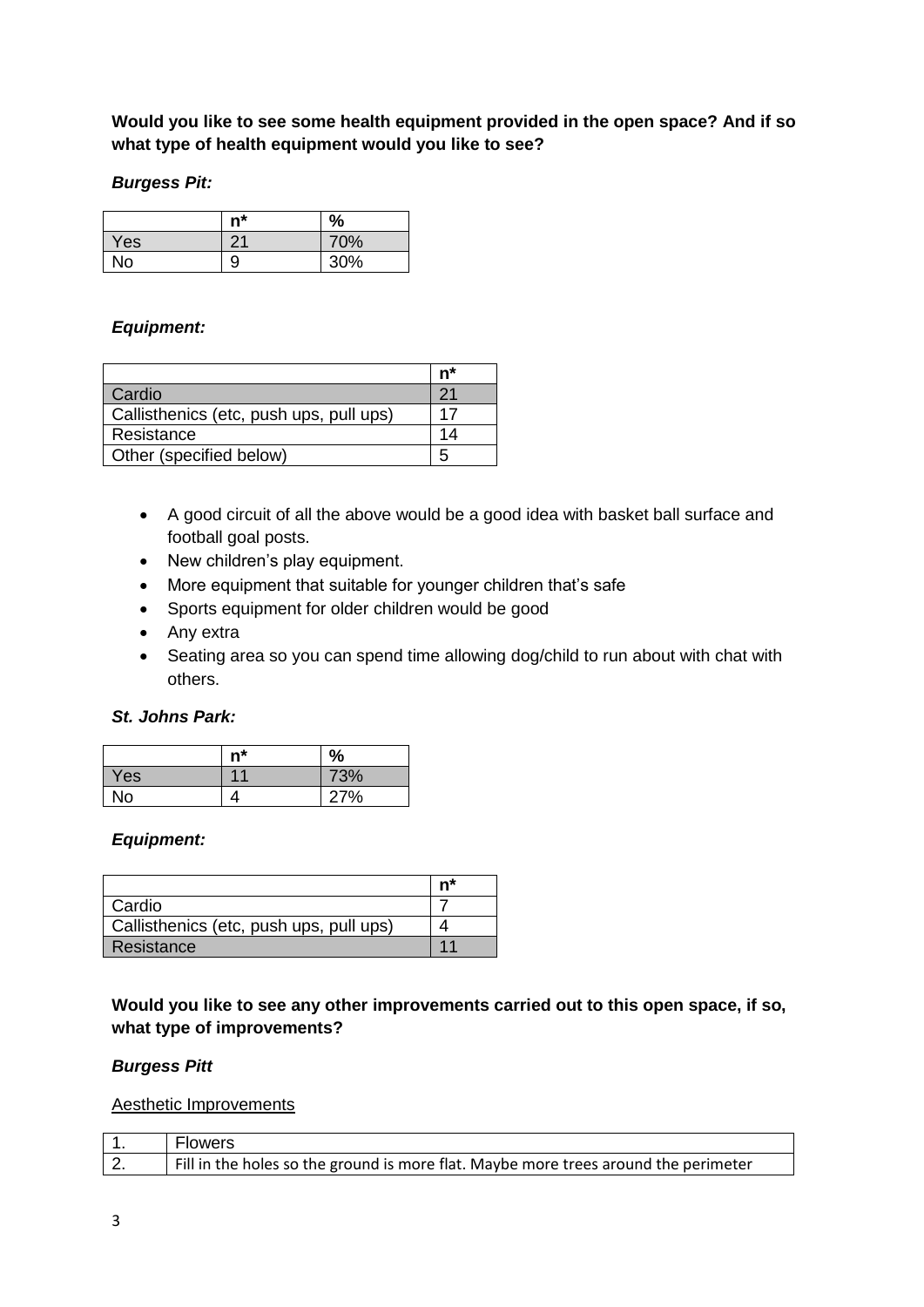|    | something nice to look at as popular dog walking field. Bench to sit on                 |  |
|----|-----------------------------------------------------------------------------------------|--|
| 3. | How about a community garden of fruit trees for local residents And some wild flower    |  |
|    | patches would look nice for all to see in the summer                                    |  |
| 4. | A plant / veg / flower area where children can learn how to grow things                 |  |
| 5. | Area cleaned up of drugs, needles and rubbish.                                          |  |
| 6. | Better Pathways from all roads surrounding it. It can get very sloppy and muddy so it's |  |
|    | hard work with a dog and a pram                                                         |  |

#### Improved equipment

| 1.  | Upgrading play equipment                                                                   |
|-----|--------------------------------------------------------------------------------------------|
| 2.  | Kids play area. More equipment, another slide with the steps, maybe climbing frame. At     |
|     | the moment play area is very limited.                                                      |
| 3.  | Park play equipment needs updating                                                         |
| 4.  | Better play for Children                                                                   |
| 5.  | The play equipment is worn out and the metal components can be hard on small               |
|     | children and are ready for updating.                                                       |
| 6.  | More play equipment for all age ranges                                                     |
| 7.  | I would like to see more play equipment for all ages of children to use. There isn't a lot |
|     | there for children to spend a good amount of time their. I think this park gets left out   |
|     | and others r more updated more often. This park is not far from me but the kids just       |
|     | seem bored after a few mins. More equipment needed is a must for this park to be           |
|     | used by the public more.                                                                   |
| 8.  | Rock climbing, picnic tables, more swings.                                                 |
| 9.  | More climbing things                                                                       |
| 10. | Replacement of climbing frames/swings etc in the children's play area. The play area is    |
|     | old and not very appealing.                                                                |
| 11. | ramps for bmx bikes, skate boards                                                          |
| 12. | Better basket ball area. Enclosed football area. New climbing equipment. Zip wire.         |
| 13. | Improve the park not much in it. Just draws teenagers.                                     |
| 14. | It would be nice to have more play equipment for the children.                             |
| 15. | Yes some new equipment for the kids                                                        |
| 16. | It would be nice to have more play equipment for the children                              |
| 17. | Improved football facilities                                                               |
| 18. | And the actual play area needs to be bigger with more equipment focussed at children       |
|     | of different ages                                                                          |
| 19. | More items for older children.                                                             |

## Miscellaneous

|    | Secure space to let dogs off lead                  |
|----|----------------------------------------------------|
| z. | Frieston Shore - often / Central park occasionally |
|    | Holes filled in. More seating. Made more secure    |

### **Security**

| . .          | $1 - 1 - 1 - 1 - 1$<br><b>Inspection</b><br>∀equla∟ |
|--------------|-----------------------------------------------------|
| $\sim$<br>Z. | Ma <sup>®</sup><br><b>vve</b><br>v                  |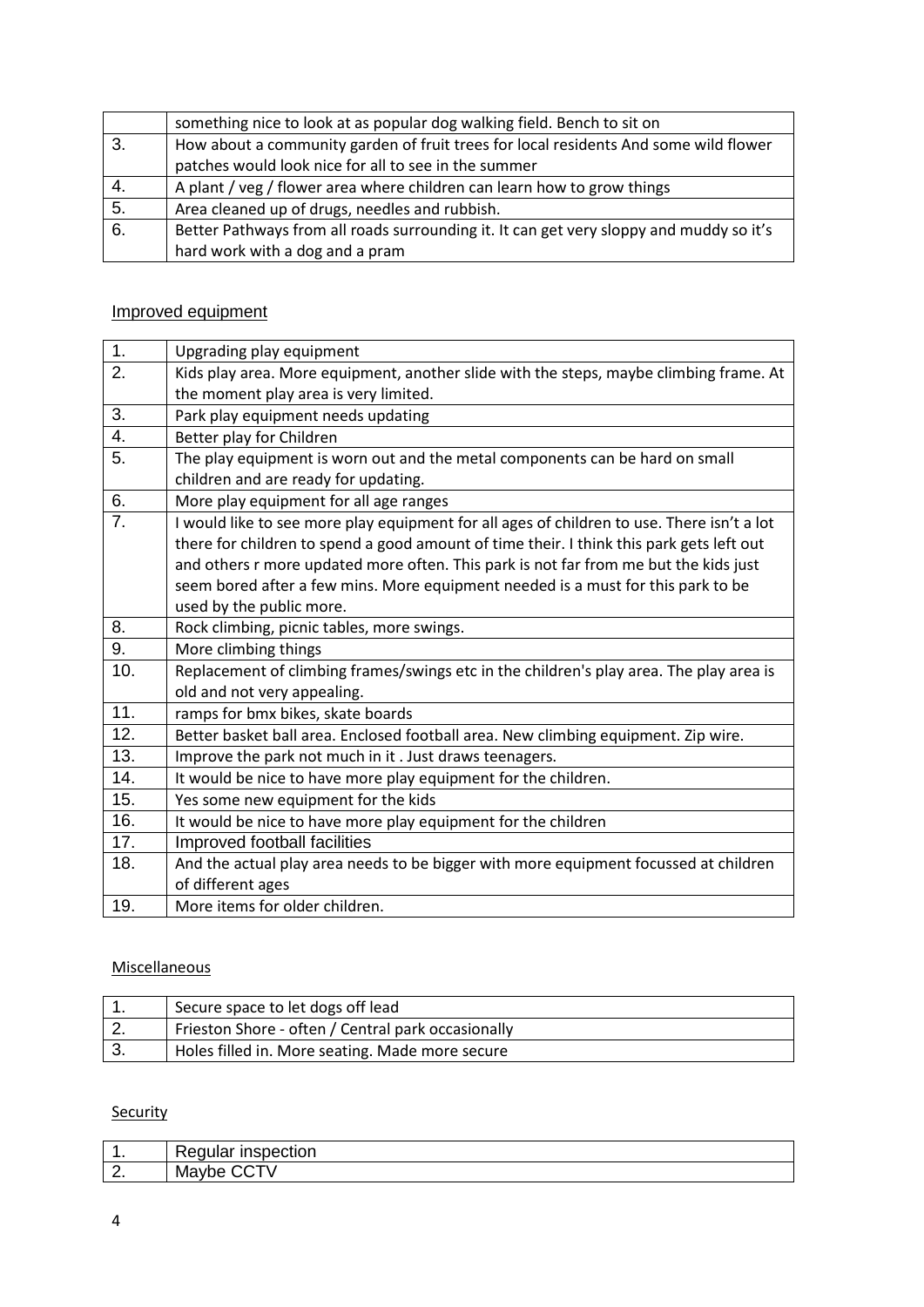| 3.  | CCTV to cover play spaces                                                             |
|-----|---------------------------------------------------------------------------------------|
| 4.  | Better lighting and cctv                                                              |
| 5.  | Improved lighting and CCTV in the area.                                               |
| 6.  | I would like to see this area become safer for families no litter or broken equipment |
| 7.  | No alcohol zone and properly policed.                                                 |
| 8.  | <b>Better lighting</b>                                                                |
| 9.  | Better monitored CCTV. Better police/PCSO coverage.                                   |
| 10. | Would just like to see the council keeping an maintaining a clean and safe open space |
|     | for families to use.                                                                  |

### **St. John's Park**

## Improved equipment

| 1.             | Smaller skate board ramps suitable for 3-10 yrs more seating and bins                                                                                                                                                                                                                                          |
|----------------|----------------------------------------------------------------------------------------------------------------------------------------------------------------------------------------------------------------------------------------------------------------------------------------------------------------|
| 2.             | Spinney chair, better climbing frame, zip line (more for older 8-13) pond for ducks                                                                                                                                                                                                                            |
| 3.             | Skate ramp equipment updated and expanded.                                                                                                                                                                                                                                                                     |
| 4.             | All of it move make proper skate park closer to road and play park security somehow                                                                                                                                                                                                                            |
| 5.             | Refresh the space - think about the layout to encourage young kids movement. Not just<br>dropping a few pieces of equipment in an area. Also think about parents line of sight for<br>monitoring the kids - giving the children space to explore without having overbearing<br>parents sat around the outside. |
| 6.             | More play equipment for pre-school children, more cameras monitoring skate park,<br>secure gate at teh top near the dock entrance end                                                                                                                                                                          |
| 7 <sub>1</sub> | Improving play equipment for younger children and toddlers maybe update the skate<br>park equipment                                                                                                                                                                                                            |
| 8.             | New ramps and new stuff in the kids area                                                                                                                                                                                                                                                                       |
| 9.             | Upgrade to skate board area e.g. better ramps/halfpipes grid rails and a bowl.<br>SOmething for older children/early teens (9-14 yrs) e.g. basket ball hoop, goal posts,<br>bigger climbing frames. Zip wire, big seesaaw (like swineshead) new baby swings and<br>interactive equipment. Also a picnic area.  |
| 10.            | Better play area                                                                                                                                                                                                                                                                                               |

### Improved security

| .<br>∺יר<br>۱۱.<br>------<br>. .<br>. |
|---------------------------------------|
|---------------------------------------|

|    | Toilets. Rubbish collections                                               |
|----|----------------------------------------------------------------------------|
| 2. | I would like the whole area tidied up. Older kids causing trouble removed. |
|    | Bins with bin liners and checks as drugs do get used and left in this park |